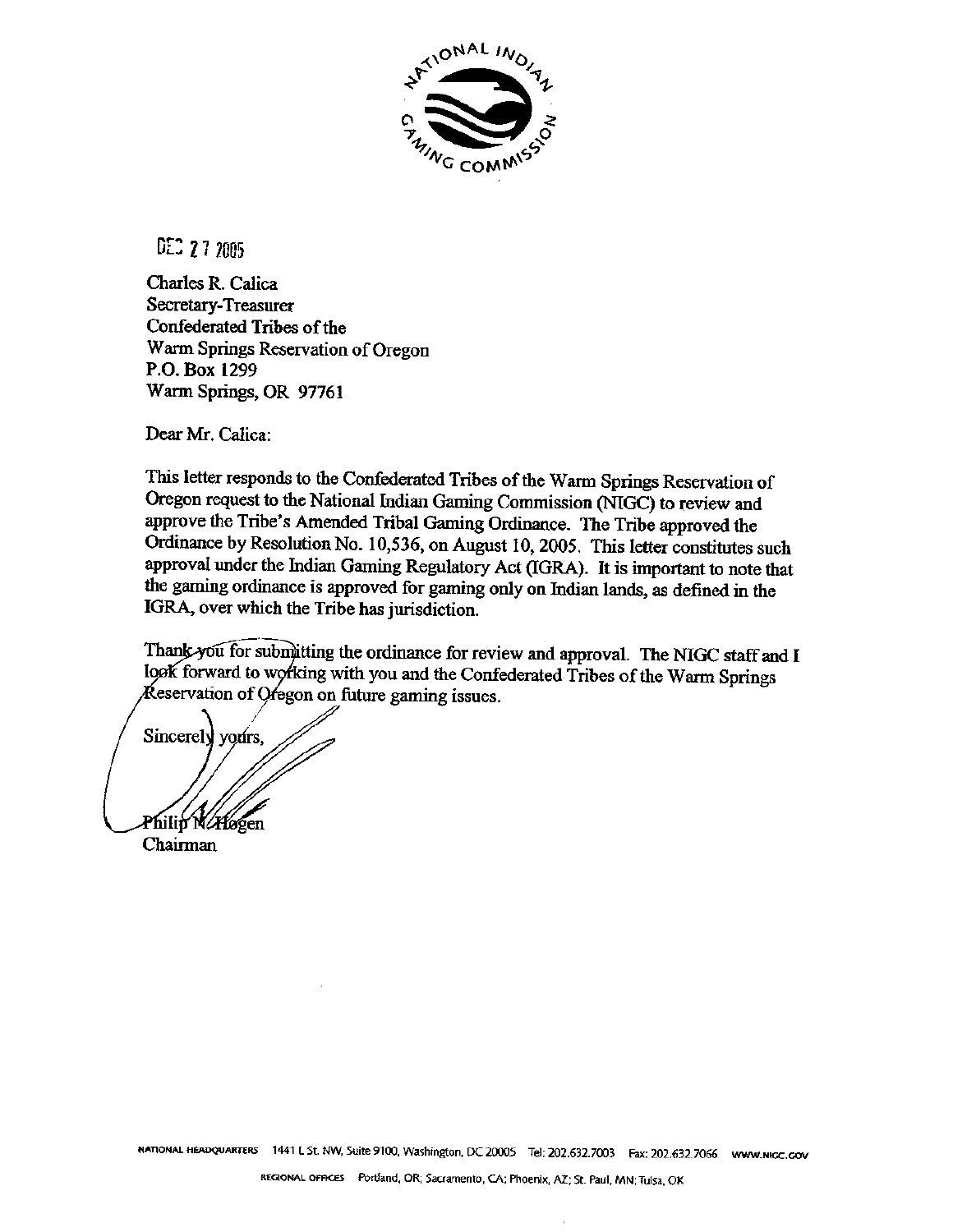SEP 28 2005

#### **Resolution No. 10,536**

**WEIEREAS, The Tribal Council of the Confederated Tribes of Warm Springs Reservation of Oregon adopted Ordinance No. 76 (Warm Springs Tribal Code Chapter 260) on** December **28th, 1994; and,** 

WBEREAS, **The Tribal Council considers it appropriate to make changes to Warm Springs Code Chapter 260,** in **the** form **attached hereto as Exhibit A; now, therefore,** 

**BE IT RESOLVED,** By the  $(23^{rd})$  Twenty-third Tribal Council **of the Confederated Tribes** of **the Warm** Springs **Reservation of Oregon, pursuant to Article V, Section 1(1) of the Tribal Constitution and By-Laws, that "WARM SPRINGS TRIBAL** CODE **CHAPTER 260 CONFEDEFLATED TRIBES OF THE WARM SPRINGS RESERVATION OF OREGON AMENDED AND RESTATED CLASS I1 AND CLASS I11 GAMING ORDINANCE," in the form attached hereto as Exhibit A is adopted, effective upon approval by the National Indian Gaming Commission; and,** 

**BE IT FURTHER RESOLVED, That the existing** Ordinance **No-** 76 **(Warm Springs Tribal Code Chapter 260) is replaced by Exhibit A, upon** the **effective date of Exhibit A.** 

#### **CERTIFICATION**

**The undersigned, as Secretary-Treasurer of the Confederated Tribes of the Warm Springs Reservation of Oregon, hereby** certifies **that the Tribal Council is composed of 11 members of whom 6 constituting a quorum** were **present at a meeting thereof, duly and regularly called, noticed, convened and held this 26\* day of July, 2005; that the foregoing** resolution **was passed** by **the affirmative vote of 5 members, the Chairman not voting; and that the said resolution has** not **been rescinded** 

Charles R. Calica **~otod: AUC;** 8 . ,; **Secretary-Treasurer** 

**Paul W. Young ACTING Superintendent** 

> **CC: Secretary-Treasurer Superintendent Administrative Service Center**

**Attachment: Exhibit A** 

# $ORIGINAI$

To-2026327066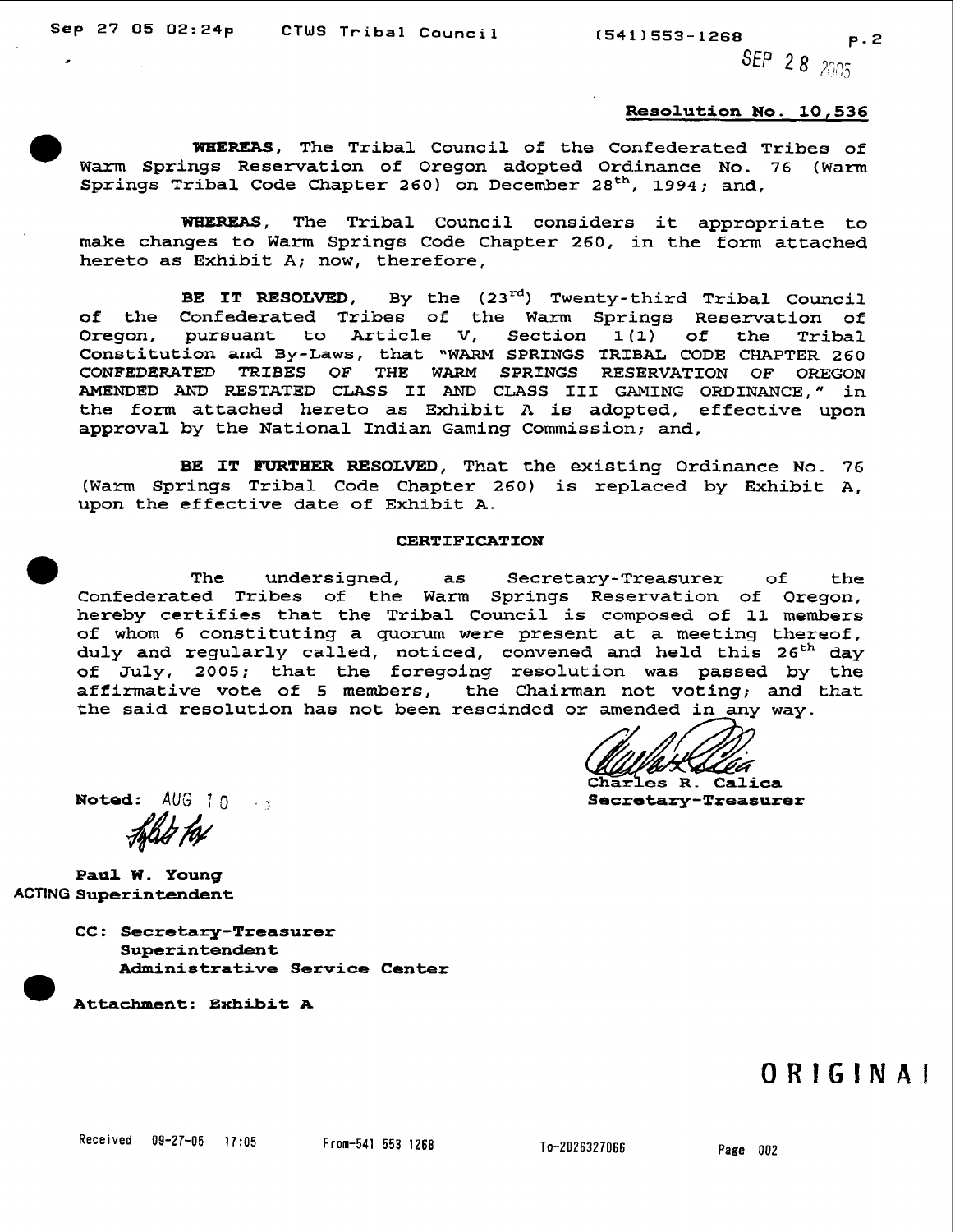$\mathbf{r}$ 

#### **EXHIBIT A**

# **WARM SPRINGS TRIBAL CODE**

# **CFIAPTER 260**

# **CONFlEDERATED TRIBES OF THE WARM SPRINGS RESERVATION OF OlREGON**  AMENDED AND RESTATED CLASS II AND CLASS III GAMING ORDINANCE

#### **Table of Contcnts**

#### **Page**

**P-3** 

| 260.001 |  |
|---------|--|
| 260.002 |  |
| 260.003 |  |
| 260.004 |  |
| 260.005 |  |
| 260.006 |  |
| 260.007 |  |
| 260.008 |  |
| 260.009 |  |
| 260.010 |  |

-i-

MLM\150655.doc

To-2026327066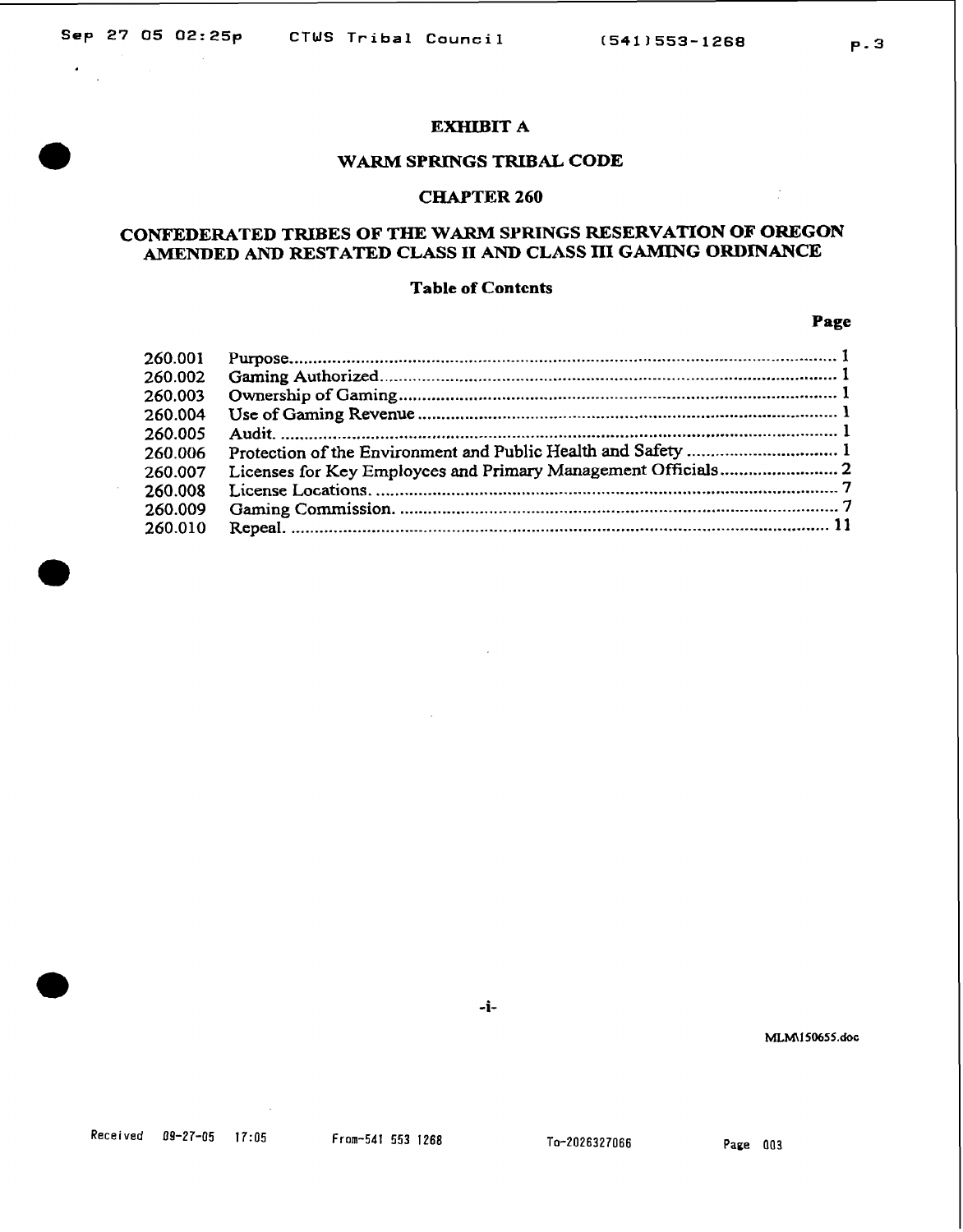# **EXHIBIT A**

#### **WARM SPRINGS TRIBAL CODE**

# **CHAPTER 260**

# **CONFEDERATED TRIBES OF THE WARM SPRINGS RESERVATION OF OmGON AMENDED AND RESTATED CLASS II AND CLASS nr GAMING ORDINANCE**

**260.001 Purpose.** The Tribal Council, pursuant to **thc** authority contained in Article V, Section 1(i) and (I) of the Constitution and Bylaws, as amended, of the Tribe, hereby enacts this Ordinance in order to set the terns for Class **I1 and Class XI1** gaming operations on tribal lands.

**260.002 Gaming Authorized.** Class **11** gaming and Class **111** gaming as defined in the Indian Gaming Regulatory Act, P.L. **100-447,25 U.S.C. \$2703 ("IGRA"), and by the** regulations promulgated by the National Indian Gaming Commission at 25 **C.F.R. \$502.3 (as** published-in the Federal Register **at** 57 **F'R** 12382-12393, April 9, 1992) **is hereby authorized.** 

**260.003 Ownership of Gaming.** The Tribe shall have the sole propriety interest in and responsibility for the conduct of any gaming operation authorized by this ordinance.

**260.004 Use of Gaming Revenue.** Net revenucs from Class **I1** and **Class I11 gaming shall**  be used only for the following purposes: to fund tribal government operations and programs; provide for the general welfare of the Tribe and its members; promote tribal economic development; donate to charitable organizations; or help fund operations of local government agencies.

**(1)** If the Tribe elects to make per capita payments to tribal members, it shall authorize such payments only upon approval of a plan submitted to **the** Secretary of the Interior under 25 **U.S.C. \$2710(b)(3).** 

# **260.005 Audit.**

- **(1)** The Tribe shall cause to be conductcd not less often **than** annually an independent audit of gaming operations **and** shall submit the resulting audit reports to **the** National Indian **Gaming** Commission.
- **(2)** All gaming related contracts that result in the purchase of supplies, services, or concessions in cxcess of **\$25,000.00 annually,** except contracts for professional **legal** and accounting services, shall be specially included within the scope of the audit that is described in subsection **260.005(1)** above.

**260.006 Protection of the Environment and Public Health and Safety.** Class 11 **and**  Class **III** gaming facilities shall be constructed, maintained and operated in a manner that adequately protects the environment **and** the public health and **safety.** 

MLM\150655.doc

To-2026327066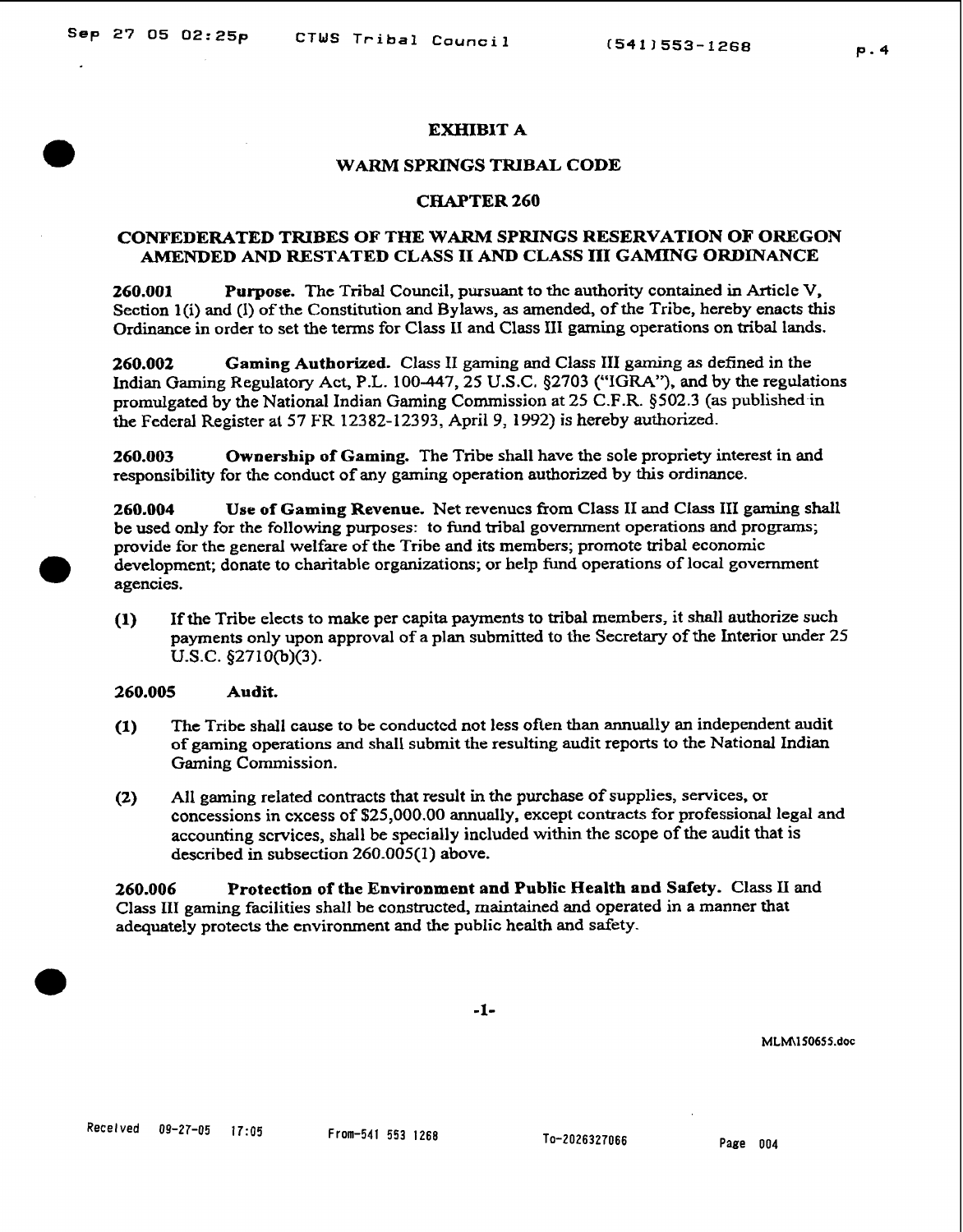**260.007 Licenses for Key Employees and Primary Management Officials. The Tribe shall ensure** that the policies and procedures **set** out in this section are implemented with respect to key employees and primary management officials employed at any Class **II and Class III gaming** enterprise operated on **Indian** lands:

- **(1)** Definitions. For the purposes of this section, the following definitions apply:
	- **(A) "Key employee" means:** 
		- **(a) A** person who performs one or more of the following functions:
			- (i) Bingo caller;
			- **(ii)** Counting room supervisor;
			- **(iii)** Chief of **security;**
			- **(iv)** Custodian of gaming supplies or cash;
			- **(v)** Floor manager;
			- **(vi) Pit** boss;
			- **(vii)** .Dealer;
			- **(viii)** Croupier;
			- **(ix)** Approver of credit; or
			- **(x)** Custodian of gambling devices including persons with access to **cash** and accounting records within such devices;
		- **(b)** If **not** otherwise included, any other person whose total **cash** compensation is in excess of \$50,000 per year; or
		- **(c)** If **not** otherwise included, the four most highly **compensated** persons in the gaming operation.

#### **(B) "Primary management official" means:**

- **(a) The** person **having** management responsibility for a management contract;
- **(b)** Any person who **has** authority:
	- (i) To hire and fire employees; or
	- **(ii)** To set up working policy for the gaming operation; or

MLM\150655.doc

 $(541)553 - 1268$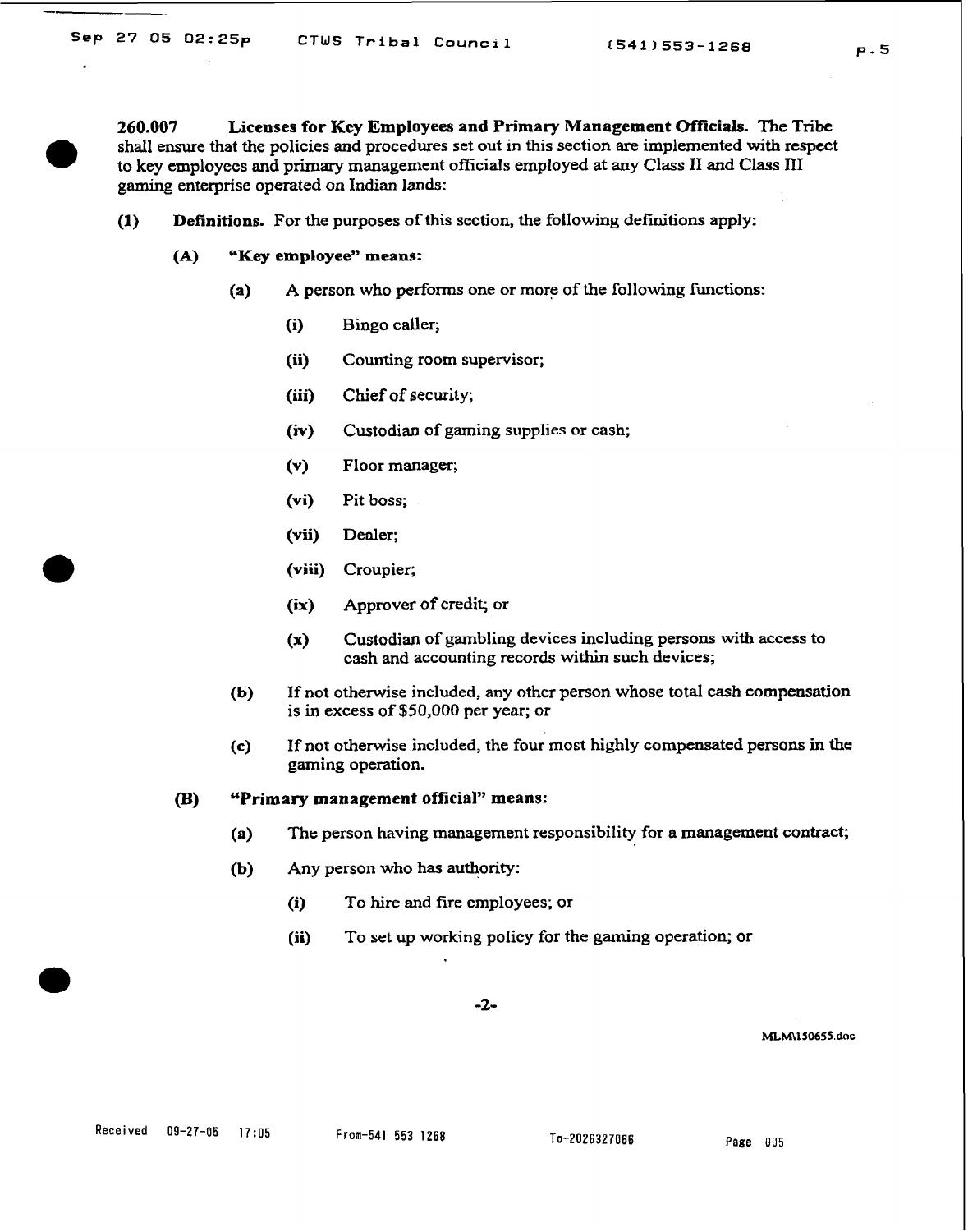- $P.6$
- **(c)** The chief financial officer or other person who has financial management responsibility.

#### **(2) Application Forms.**

**(A)** The following notice shall be placed on **thc** application form for a key employee or a primary management official before that form is filled out by an applicant;

"In cornpliancc with the Privacy Act of 1974, the following information is provided: Solicitation of the information on this form is authorized by 25 **U.S.C.**  270 1 et sea. The purpose of the requested information is to determine the eligibility of individuals to be employed in a gaming operation. The information will be used by National Indian **Gaming** Commission members and staff who have need for the information in the performance of their official duties. The information **may** be disclosed to appropriate Federal, Tribal, state, local, or foreign law enforcement and regulatory agencies when relevant to civil, criminal or regulatory investigations or prosecutions or when pursuant to a requirement by a tribe or the National Indian **Gaming** Commission in connection with the **hiring**  or firing of **an** employee, the issuance or revocation of a gaming license, or investigations of activities while associated with a tribe or a gaming operation. Failure to consent to **the** disclosures indicated in this notice will result in a tribe's being unable to hire you in a primary management official or key employee position.

**"The** disclosure of your Social Security Number (SSN) is voluntary. However, **failurc** to supply a SSN may result in errors in processing your application."

- **(B)** Existing key employees and primary management officials shall be notified in writing that **ihey** shall either:
	- **(a)** Complete a new application form that contains a Privacy Act notice; or
	- **(b)** Sign a statement that contains the Privacy Act notice and consent to the routine uscs described in that notice.
- **(C) The** following notice shall be place on the application form **for** a key employee or a primary official before that form is filled out by an applicant.

"A false statement or **any** part of your application may be grounds for not hiring you, or for firing you after you begin work. Also, you may be punished by **fine** or imprisonment. (U.S. Code, Title 18, Section **1001)"** 

- **(D)** The Tribe shall notify in writing existing key employees and primary management officials that they shall either:
	- **(a)** Complete a **new** application **form** that contains a notice regarding false statements; or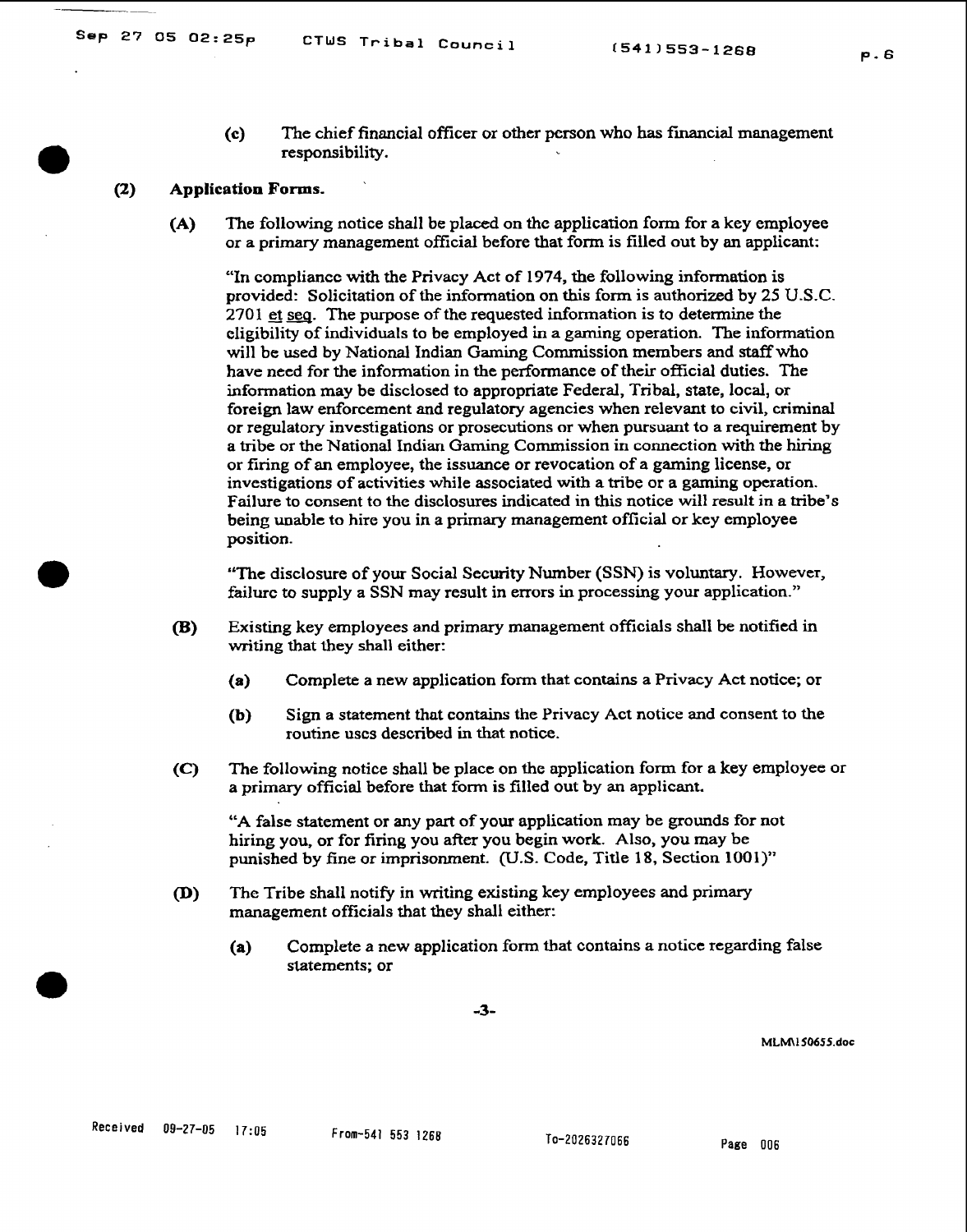**(b)** Sign a statement that contains the notice regarding false statements.

#### **(3)** Background Investigations.

- **(A)** The Tribe shall request from each primary management official and **from** each key employee all of the following information:
	- **(a)** Full **name,** other names used (oral or written), social security number(s), birth date, place of birth, citizenship, gender, all languages (spoken or written);
	- **(b)** Currently and for the previous **five** years: business and employment positions held, ownership interests in those businesses, business and residence addresses, and driver's license numbers;
	- **(c)** The **names** and current addresses of at least thee personal references, including one personal reference who **was** acquainted with the **applicant**  during each period of residence listed under paragraph **(3)(A)**(b) of this section;
	- **(d)** Current business and residence telephone numbers;
	- **(e)** A description of any existing **and** previous business relationships with Indian tribes, including ownership interests in those businesses;
	- **(f)** A description of **any** existing and previous **business** relationships with the gaming industry generally, including ownership interests in those businesses;
	- **(g)** The **name** and address of any **licensing** or regulatory agency with which the person has filed an application for a license or permit related to gaming, whether or not such license or permit **was** granted;
	- **(h)** For each felony for which there is an ongoing prosecution or a conviction, the charge, the name and address of **tlie** court involved, and the date **and**  disposition if any;
	- **(i)** For each misdemeanor conviction or ongoing misdemeanor prosecution (excluding minor **traffic** violations), within 10 years of **the date** of the application, the name and address of the court involved and the date and disposition;
	- (j) For each criminal charge (excluding minor traffic charges); whether or not there is a conviction, if such criminal charge is within 10 years of **the** date of the application and is not otherwise listed pursuant to paragraph **(3)(A)(h)** or (3)(A)(i) of the section, the criminal charge, the **names** and address of the court involvcd and the date and disposition;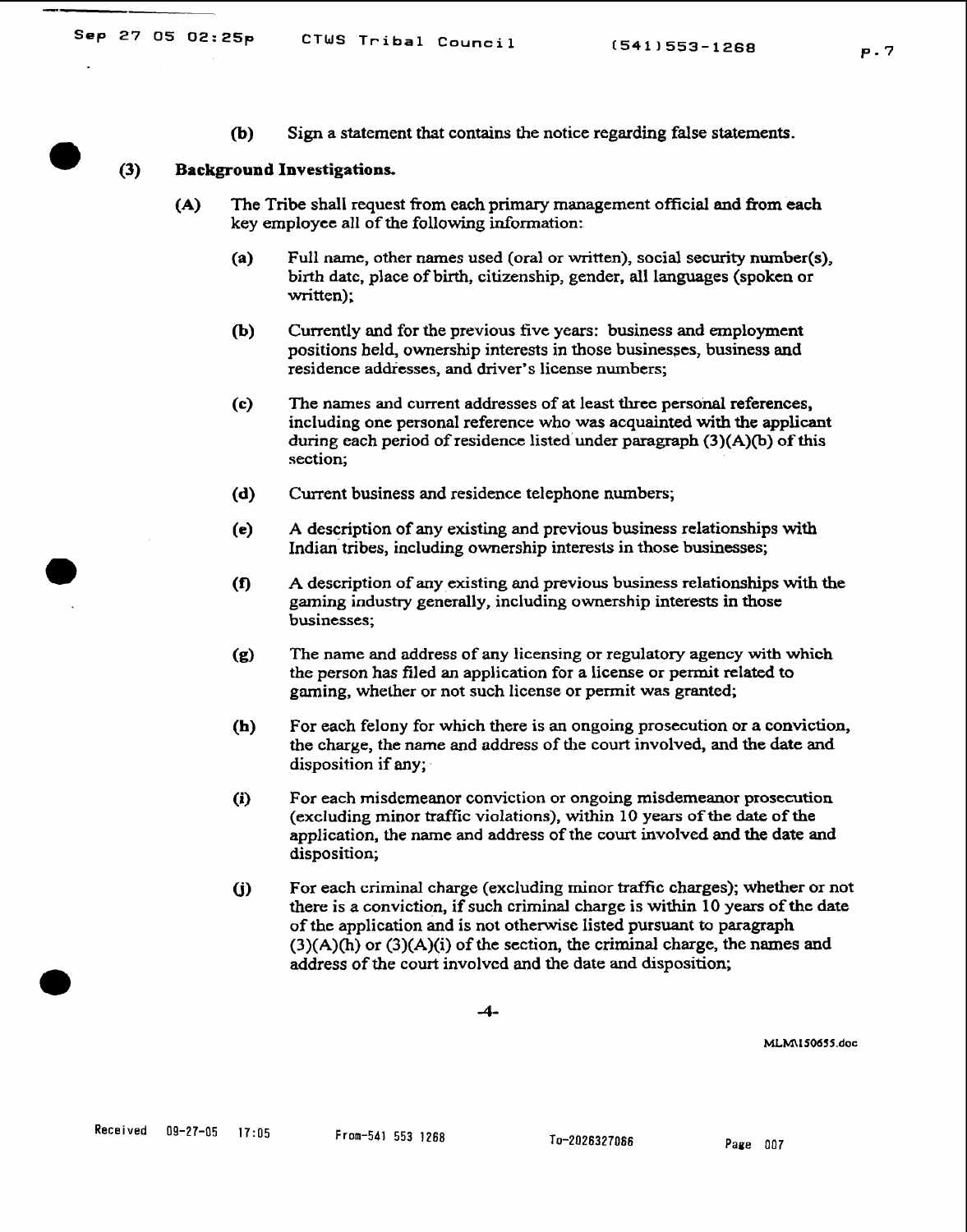- **(k) The** name and address of **any** licensing or regulatory agency with which the person **has fded** an application for an occupational license or permit, whether or not such license or permit **was** granted;
- (I) A current photograph;
- **(m) Any** other information the Tribe deems relevant; **and**
- **(n)** Fingerprints consistent with procedures adopted by the Tribe according to 25 **C.F.R.** \$522.2(h).
- **(B)** The Tribe shall conduct an investigation suffcient to make a determination undcr subsection 260.007(4) below. In conducting a background investigation, the **Tribe** or its agent shall promise to keep confidential the identity of each person interviewed in the course of the investigation.
- **(4) Eligibility determination. The** Tribe shall review a person's prior activities, criminal record, if **any,** and reputation, habits and associations to make a **finding** concerning the eligibility of a key employee or primary management official for employment in a gaming operation. If the Tribe determines that employment of the person poses a threat to the public interest or to the effective regulation of gaming, or creates or enhances dangers of unsuitable, unfair, or illegal practices and methods and activities in **the conduct** of **gaming,** a tribal gaming operation shall not employ that person in a **key**  employee or primary management official position.

# **(5) Procedures for Forwarding Applications and Reports for Key Employees and**  Primary Management Officials to the National Indian Gaming Commission.

- **(A)** When a key **employec** or primary management official begins work at a **gaming**  operation authorized by this ordinance, the Tribe shall forward to the National Indian Gaming Commission a completed application for employment and conduct the background investigation **and** make the determination referred to in subsection 260.007(4) of **this** ordinance.
- **(B)** The Tribe shall forward the report referred to in subsection 260.007(6) of this ordinance to **thc** National Indian **Gaming** Commission within 60 **days** after **an**  employee begins work or within 60 **days** of the approval of this ordinance by the **Chairman** of the National Indian **Gaming** Commission.
- **(C)** The gaming operation shall not employ as a key employee or primary management official a pcrson who does not have a **license** after 90 days.

# **(6) Report to the National Indian Gaming Commission.**

**(A)** Pursuant to the procedures set out in subsection 260.007(5) of this ordinance, **the**  Tribe shall prepare and forward to the National **lndian Gaming** Commission an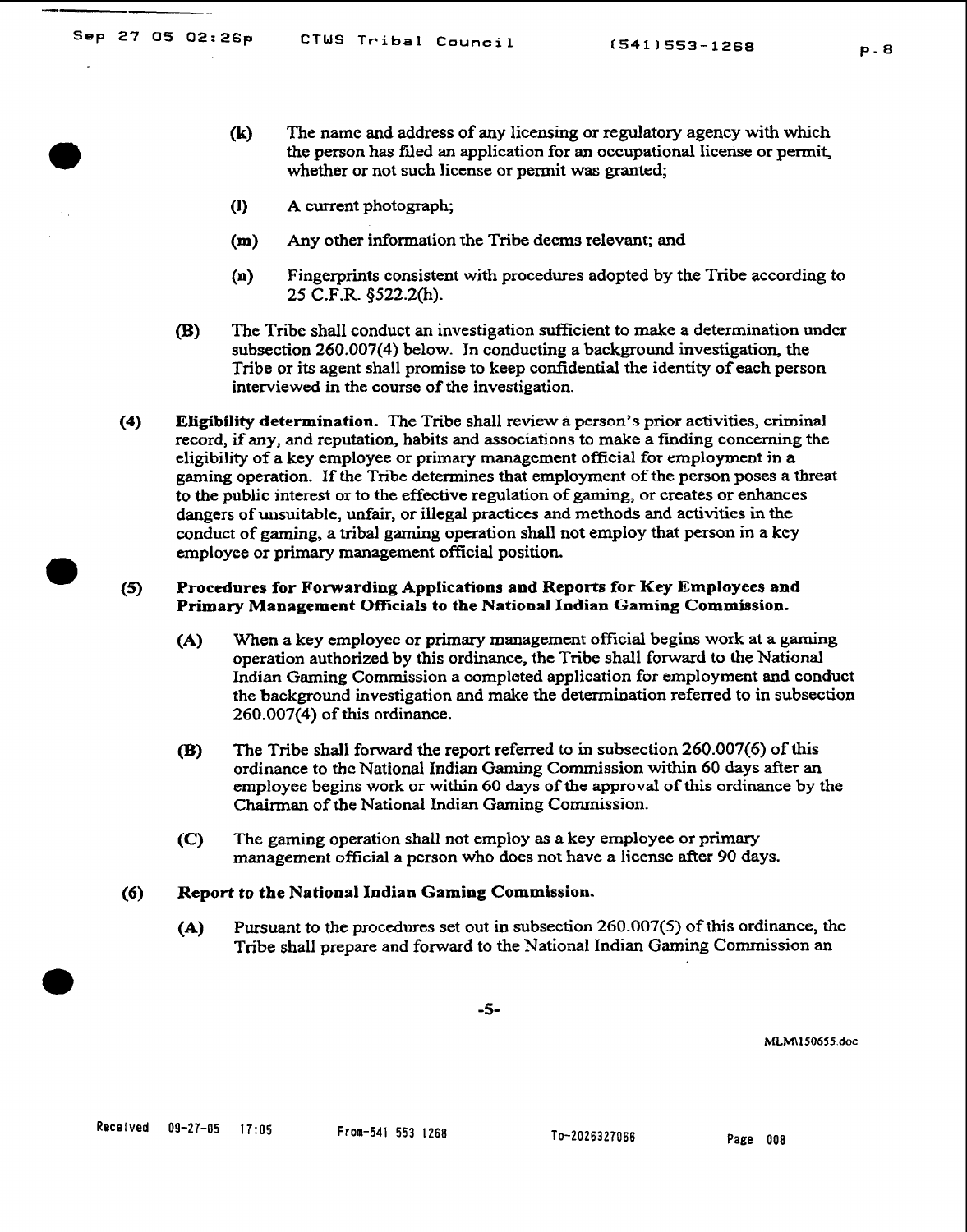investigative report on each background investigation. An investigation report shall include all of the following:

- **(a)** Steps taken in conducting a background investigation;
- (b) Results obtained;
- (c) Conclusions reached; **and**
- **(d) The** bases for those conclusions.
- (B) The tribe shall submit, with the report, a copy of the eligibility **determination**  made under subsection 260.007(4) of this ordinance.
- **(C)** If a license is not issued to an applicant, the Tribe:
	- (a) Shall notify the National Indian Gaming Commission; and
	- **(b)** May forward copies of its eligibility determination and investigative report (if any) to the National Indian Gaming Commission for inclusion in the Indian **Gaming** Individuals Records System.
- (D) With respect to key employees **and** primary management officials, the **Tribe** shall retain applications for employment and reports (if any) of **background**  investigations for inspection by the Chairman of the National **Indian Gaming**  Commission or his or her designee for no less then three (3) years **fiom** the **date** of termination of employment.

# **(7) Granting a Gaming License.**

- **(A)** If, within a 30 day period after the National lndian **Gaming** Commission receives a report, the National Indian Gaming Commission notifies the **tribe** that it has no objection to the issuance of a license pursuant to a license apdlication filed by a key employee or primary management official for whom the tribe **has** provided **an**  application and investigative report to the National Indian **Gaming** Commission, the Tribe may issue a license to such applicant.
- **(B) The** 'I'ribe shall respond to a rcquest for additional **information fiom the Chairman**  of the National Indian Gaming Commission concerning a **key** employee or a primary management official who is the subject of a report. **Such** a request shall suspend the 30-day period **under** subsection **7(A)** of this ordinance until **the Chairman** of the National Indian Gaming Cotnmission receives the additional information.
- **(C)** If, within the 30 **day** period described **above,** the NationaI Indian **Gaming**  Commission provides the Tribe with a statement itemizing objection to the issuance of a liccnse to a key employee or to a primary management official **for**

-6-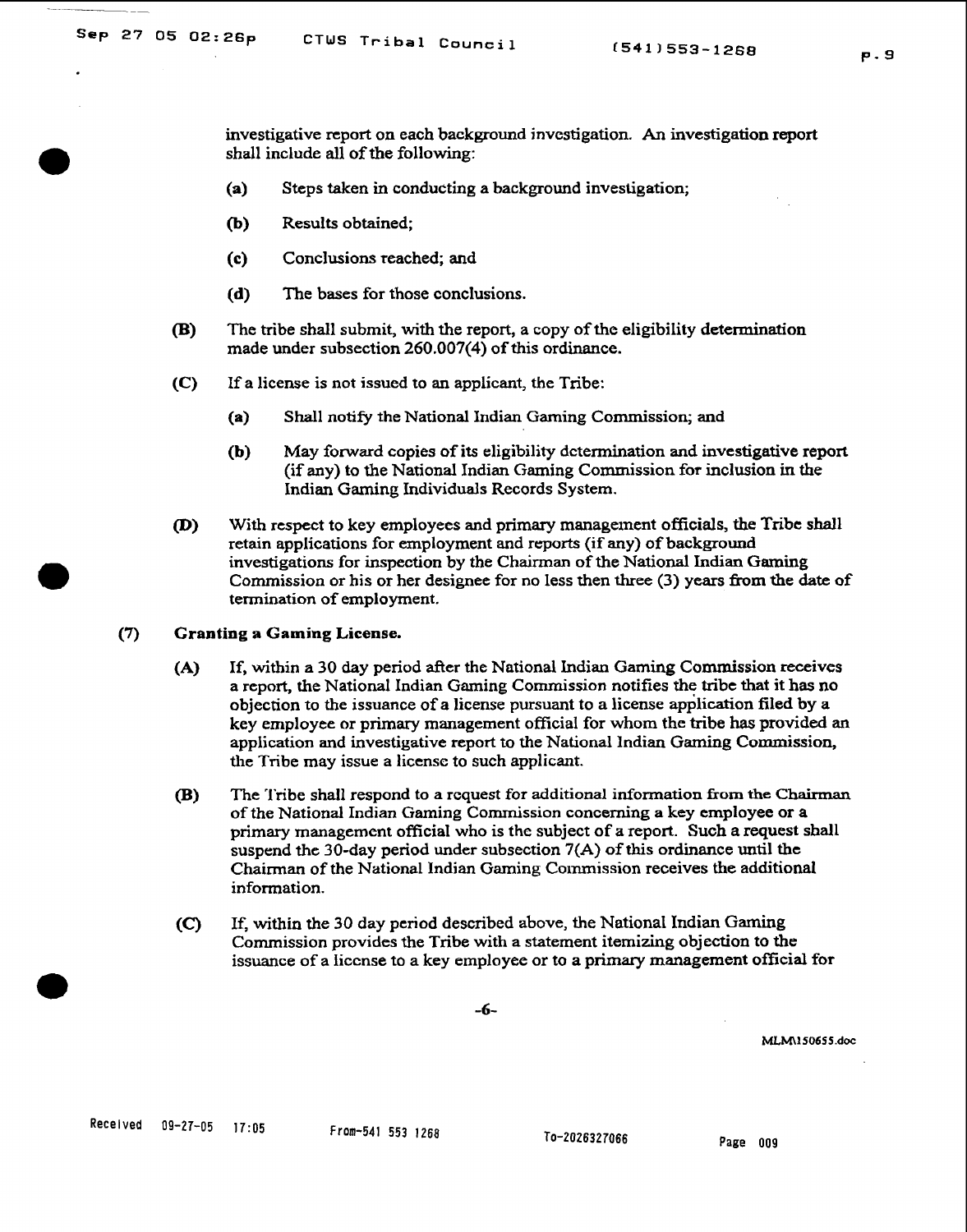whom the Tribe **has** provided **an** application and investigative report to the National Indian Gaming Commission, the Tribe shall reconsider the application, taking into account the objection itemized by the National Indian Gaming Commission. The Tribe shall **make** the final decision whether to issue a license to

# **(8) License Suspension.**

such applicant.

- **(A)** If, after the issuance of gaming license, the Tribe receives from the National Indian Gaming Commission reliable information indicating that a key employee or primary management official is not eligible for employment under subsection **260.007(4)** of this ordinance, the Tribe shall suspend such liccnse and shall notify in writing the licensee of the suspension and the proposed revocation.
- **(B) The** Tribe shall notify the licensee of a time and a place for a hearing on the proposed revocation of a license.
- **(C)** After a revocation hearing, **the** Tribe shall decide to revoke or to reinstate a gaming license. The tribe shall notify the National Indian Gaming Commission of its decision.

**260.008 License Locations.** The **Tribe** shall issue a separate license to cach place, facility, or location on Indian lands where Class **I1** or Class **XI1** gaming is conducted under this ordinance.

# 260.009 Gaming Commission.

- **(1) Establishment of Gaming Commission.** There **is** hereby established by the tribe a Commission to be **known** as the Warm Springs Tribal Gaming Commission (hereafter **"The** Gaming Commission"). The Gaming Commission shall be composed of five (5) persons, who shall be designated as **"Gaming** Commissioners." **Gaming** Commissioners may be members or non-members of the Tribe, provided that not **less** than one Gaming Commissioner shall be a tribal member.
- **(2) Qualifications and Licensing of Gaming Commissioners. Members of the Gaming**  Commission shall be chosen from individuals who **have** expertise **and** knowledge in the fields of **Indian gaming,** accounting, **finance,** law enforcement or such other fields and knowledge that would, in the opinion of the Tribal Council, be of special benefit to service on the Gaming Commission.
- **(3) Selection of Gaming Commission. The** Tribal Council shall by motion appoint a **five**member Gaming Cornnlission Selection Committee (hereafter **"The** Sclection Committee") composcd of two members of the Tribal Council, the Secretary-Treasurer of **the** Tribal Council and two members at large. Mernbcrs of the Selection Committee may **be** either members or non-members of the Tribe. The Selection Committee shall establish procedures **for** notice of vacancies on the Gaming Commission, recruitment of qualified applicants, interview and selection processes. The Selection Committee shall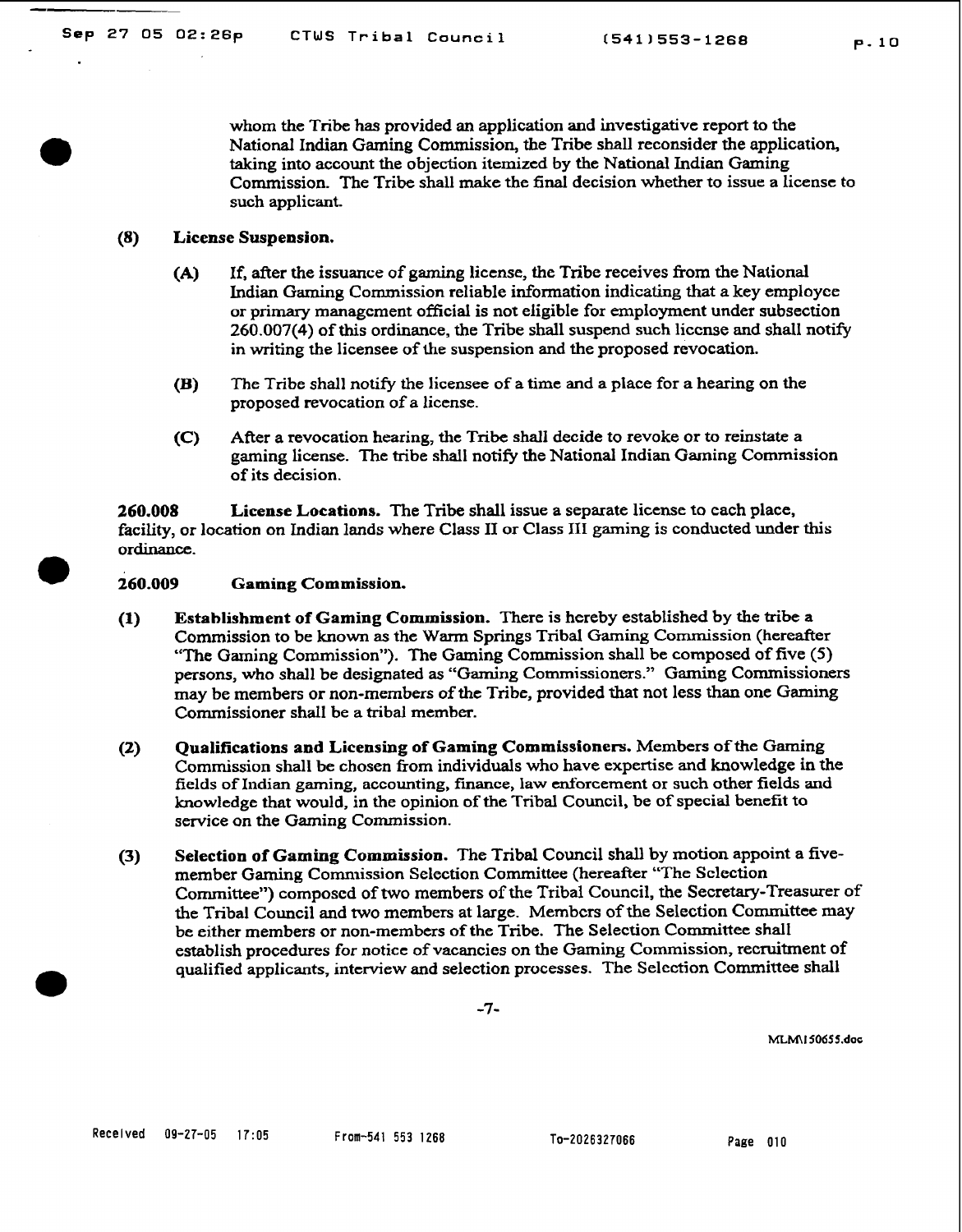**submit their** nominee(s) for **any** vacancy on the Gaming Commission to the Tribal Council for conf?rrnation **and** appointment by **Tribal** Council resolution.

- **(4) Disqualifications for Office.** The following persons may not serve as **Gaming**  Commissioners:
	- **(A)** Membcrs of the Tribal Council;
	- (B) Members of the board of directors of any tribal **gaming** enterprise;
	- **(C)** Employees of any tribal gaming enterprise;
	- (D) **The** immediate family of any gaming contractor (including **any** principal thereof or closely associated independent contractor). For the purpose of this section, immediate family members are defined **as:** husband, wife, son, daughter, mother, father, brother, **sister,** grandfather, grandmother, legal guardian, or other totally dependent relativc of the individual;
	- **(E)** Persons who would not be eligible to receive a gaming license from the Tribes; or
	- (F) Persons having any interest in or responsibility for, either directly or indirectly, any gaming related contract with **the** Tribe or any having enterprise on **the**  Rescrvation.
- **m (5) Terms of** the Office. **The** Gaming Comrnissioncrs shall serve for three-year terms, except that immediately aficr enactment of this Ordinance, two (2) of the Gaming Commissioners shall **serve** for two years, two (2) of **the** Gaming Commissioners shall serve for **three** years, **and** one (1) of the Gaming Commissioners shall serve for four years. The respective term for each **Gaming** Commissioner shall be designated in their appointment. Gaming Commissioners shall serve until a successor is appointed and **may**  serve for more that one term.
- **(6) Removal from Office.** Gaming Commissioners may only be removed from office before the expiration of their terms by the Tribal Council for neglect of duty, malfeasance, misfeasance, nonfeasance or other good causc shown, in the same **manner as** members of the Tribal Council may be impeached.
- **(7) Quorum. Three (3) Gaming** Commissioners shall constitute a quorum of the Gaming Commission, provided at least one of such Gaming Commissioners shall **be** a **tribal**  member.
- **(8) Officers and Duties. The Tribal** Council shall designate a Chair, **Vice-Chair,** Secretary, **and an** Executive Director. Except for the Executive Director, all of the **officers** must be members of the Gaming Commission. The Chair shall **preside** over meetings of the Gaming Commission and **the** Vice-Chair shall preside in absence of the Chair. The Secretary shall record in writing the minutes of all **Gaming** Commission meetings and all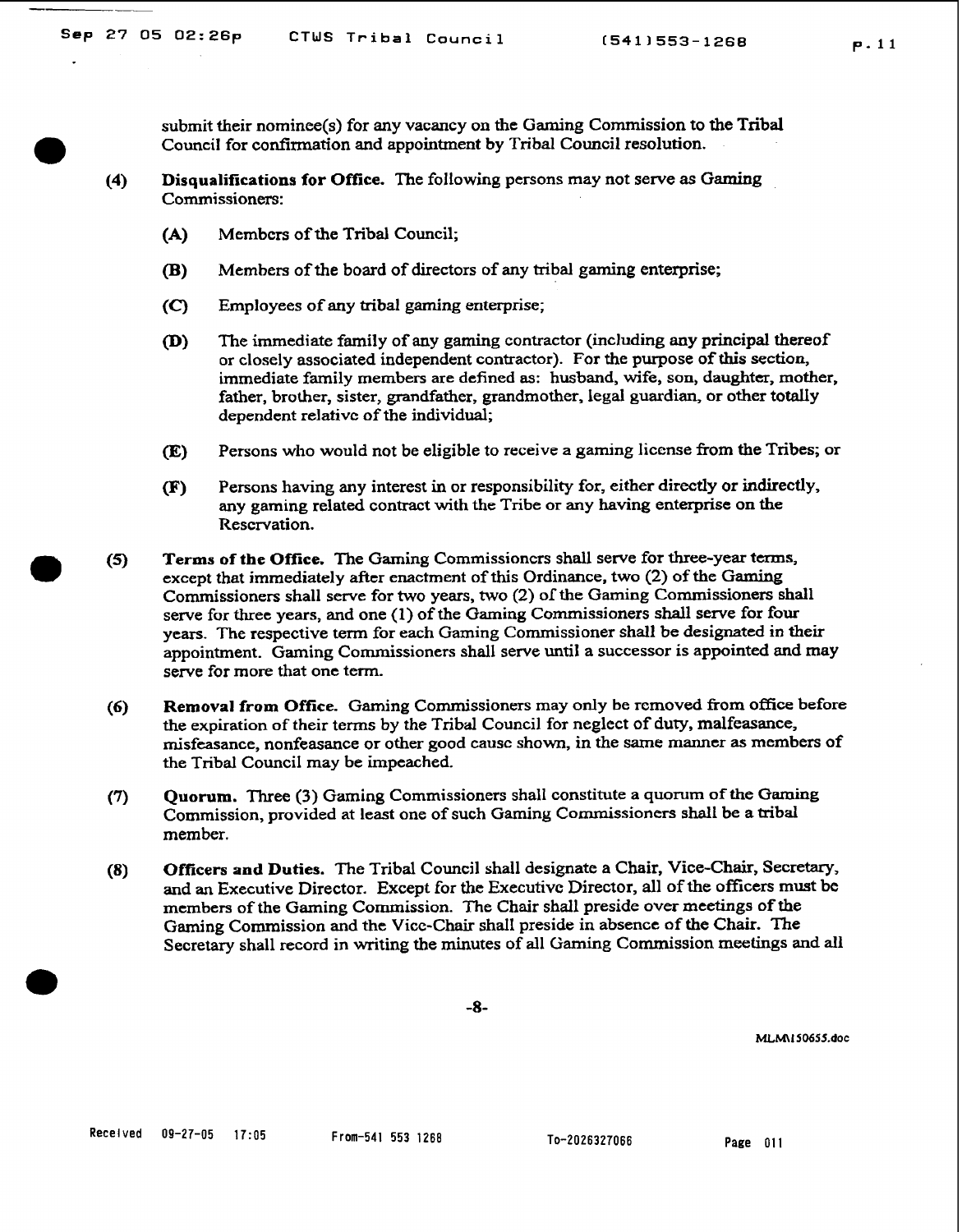official actions **taken** by the **Gaming** Commission. The Executive Director shall carry out

- the day-to-day powers and duties of the Gaming Commission.<br> **(9)** Voting. All actions of the Gaming Commission shall be taken **(9) Voting.** All actions of the Gaming Commission shall be taken by majority vote. The **Gaming** Commission chair may vote on any issue.
- **(10) Meetings.** Meetings shall **be** held at lcast once per **month** at such place as specified in the notice of meeting. Additional meetings shall be held **as** called by the Chair or by at least two (2) **Gaming** Commissioners. Notice of meetings shall be given in writing to each Gaming Commissioner, served by **fust** class mail or personal delivery at lcast five (5) business **days** prior to such **meeting.**
- **(11) Compensation for Serving; Reimbursement of Expenses.** Gaming Commissioners **shall** be compensated for serving on the Gaming Commission at rates to be set by the Tribal Council. **Gaming** Commissioners shall be reimbursed for reasonable **and**  necessary expenses incurred in connection with the performance of their official Gaming Commission duties.
- **(12) Powers** and **Duties.** The Gaming Commission shall have the power and **duty** to:
	- **(A)** Inspect, examine and monitor **gaming** activities, including the power to demand access **to** and inspect, examine, photocopy and audit all papers, books and records respecting such gaming activities;
	- **(B)** Investigate any suspicion of wrongdoing in connection with any gaming activity;
	- **(C)** Conduct or cause to be conducted such investigations as **may** be necessary to determine in connection with **any** gaming activity, compliance with law or this Ordinance or **any** contracts, agreement, goods, services, events, incidents, or other matters related to **gaming** activities;
	- (D) Establish and collect license, investigation, and regulatory fees to cover the **costs**  connected therewith;
	- ) Conduct background investigations regarding **any** person or entity in **any** way connected with any gaming activity **and** issue liccnses to, at **minimum, all**  qualified gaming enterprise key **employee** and primary management officials under **requirements** at least **as stringent** as those established in 25 CFR **Parts <sup>556</sup> and** 558; **and** grant, suspend, revoke, and renew licenses and **hear** and decide matters affecting such granting, suspension, revocation, or renewal of licenses;
	- (F) Hold such hearings, sit **and** act **at** such times and places, summon persons on the reservation to attend and testify at such hearings, take such testimony, and receive such evidence as thc Gaming Comnission deems relevant in **fulfilling** its duties;
	- *(G)* Administer oaths or affmations to witnesses appearing before the **Gaming**  Commission;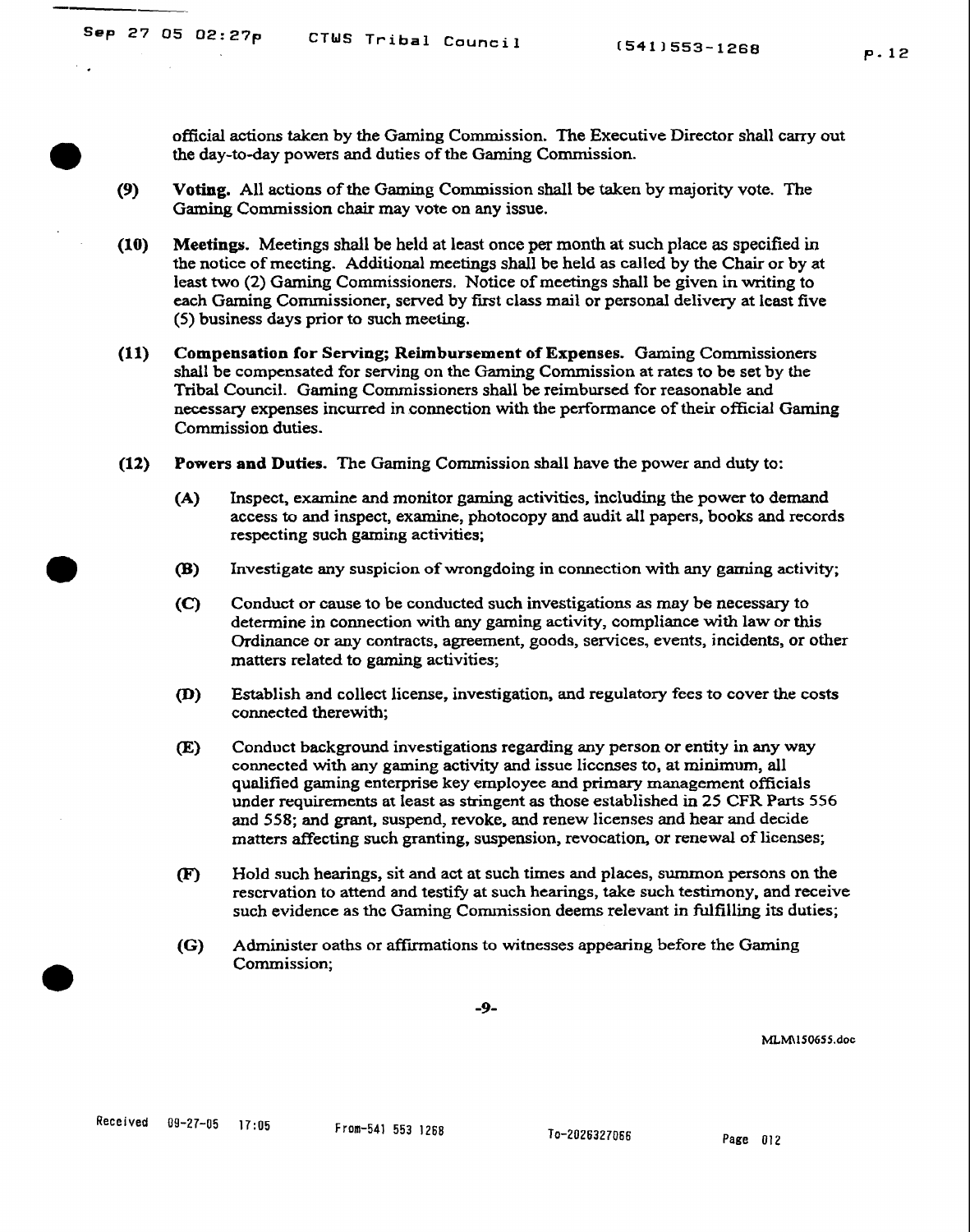- (H) Implement and administer a system, including thc promulgation of regulations, for investigating, licensing and monitoring management, employees, vendors and others connected with gaming activities, as described in Section 260.007 of this Ordinance, including the issuance of licenses to gaming facilities, individuals and entities and **the** verification of internal controls, as required under this Ordinance, IGRA, and any Tribal-State compact or equivalent procedures prescribed by **the**  Secretary of the Interior;
- **(I)** Promulgate rules for any Class I1 or Class **IT1** gaming activity on Tribal **Lands,**  exccpt that rules for Class 111 activities shall not be in conflict with **rules** if **any,**  adopted under any Tribal-State compact.
- **(J)** Issue such other regulations as it deems appropriate in order to implement **the**  provisions of this Ordinance; and,
- (K) **Cany** out such other regulatory duties with respect to **gaming** activities as the Tribal Council shall direct.
- **(13) Monthly and Annual Reports.** On or before the tenth day of cach month, the Gaming Commission shall provide to the Tribal Council a Monthly Report summarizing its activities.during the prior month and accounting for all receipts and disbursements. On or before the last day of the third month after the close of the Tribes' fiscal year of each year, the Gaming Commission shall provide to **the** Tribal Council an Annual Report, summarizing its activities during the prior fiscal year and accounting for all receipts and<br>disbursements.<br>(14) Funding. All funding of the Gaming Commission shall be pursuant to a Budget to be disbursements.
- **(14) Funding.** All **funding** of the Gaming Commission shall be pursuant to a Budget to **be**  proposed to the Tribal Council and approved, funded **and** modified, if necessary, in accordance with the Tribe's procedures for approving and **funding** budgets for other departments and agencies of the tribal government. In preparing the Budget, all actual and anticipated surplus **funds** of the Gaming Commission shall be **taken** into account. Expenditures by the Gaming Commission shall be in accordance with the approved Budget. Changes in the approved Budget and requests **for** additional **funds** shall **be** by petition to the Tribal Council, in accordance with such procedures, if any, for other tribal government departments and agencies.

# **(15) Gaming Commission's Relationship to Tribal Government; Supervision of Administration.**

**(A) Agency of Tribal Government.** The **Gaming** Commission shall be deemed to be **an** agency of the tribal government and **as** such shall **bc** subject to personnel and other tribal governmental **administrative** policies, subject to oversight by the Secretary-Treasurer of the Tribal Council. The administration of all such policies shall be under the supervision of the Tribal Council. **In** the abscnce of applicable tribal personnel or other administrative policies, the Gaming Commission shall promulgate its own policies, subject to approval of the Tribal Council.